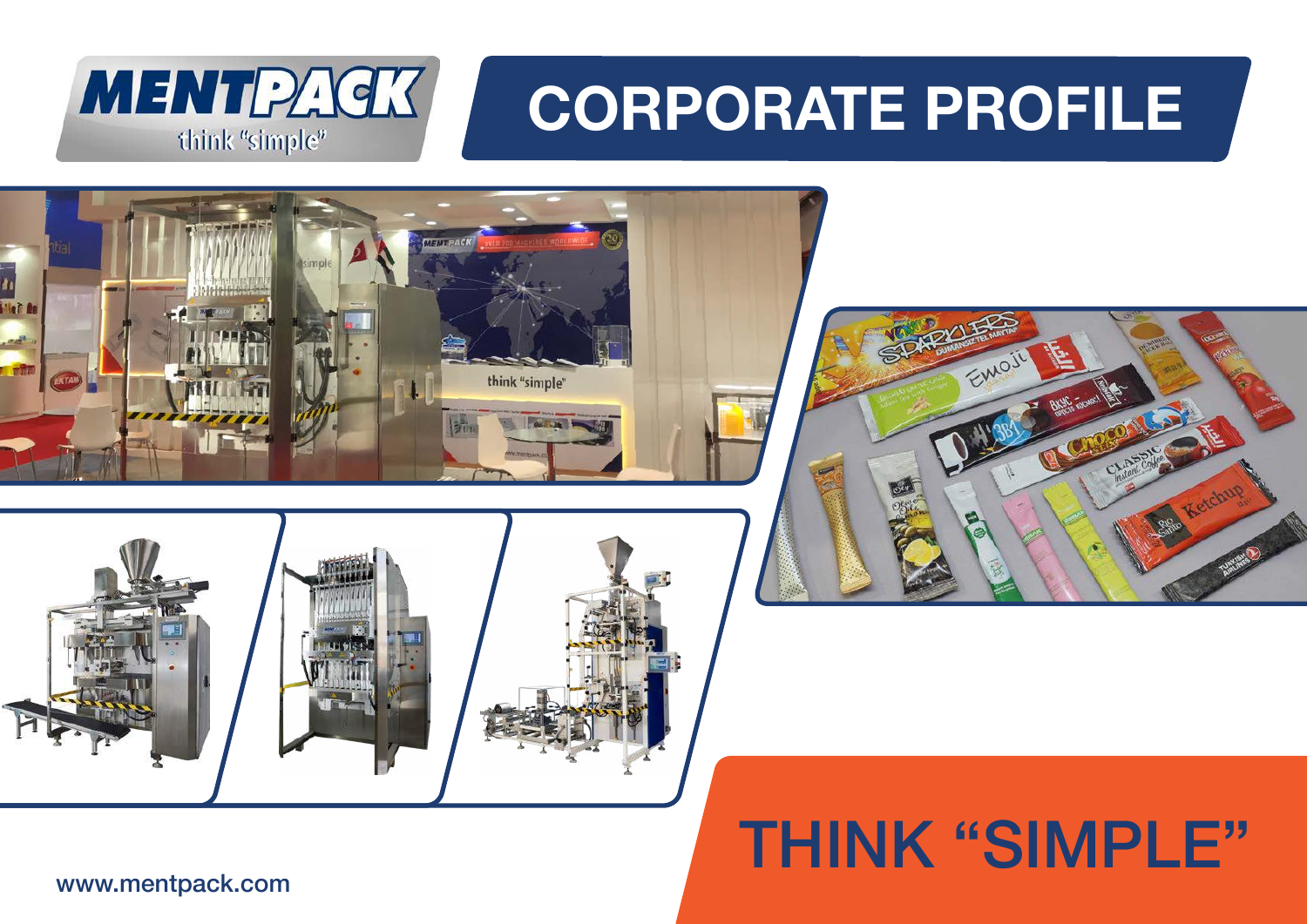







### WE ARE CHALLENGING WITH OURSELVES TO BE IN PROUD OF THE PROJECTS WE HAVE DONE.

At early beginning, the company was in service for the pharmaceutical industry based on former experience. This business activity was in between from 1993 to 1996.

After a short time, local manufacturing of packaging machine is requested by the existing customers. As a result of this demand, the company is decided

to manufacture its own machines. Mentpack made its first machine in 1996 with a sachet packaging machine.

Since then, we are challenging with ourselves to be in proud of the projects we have done.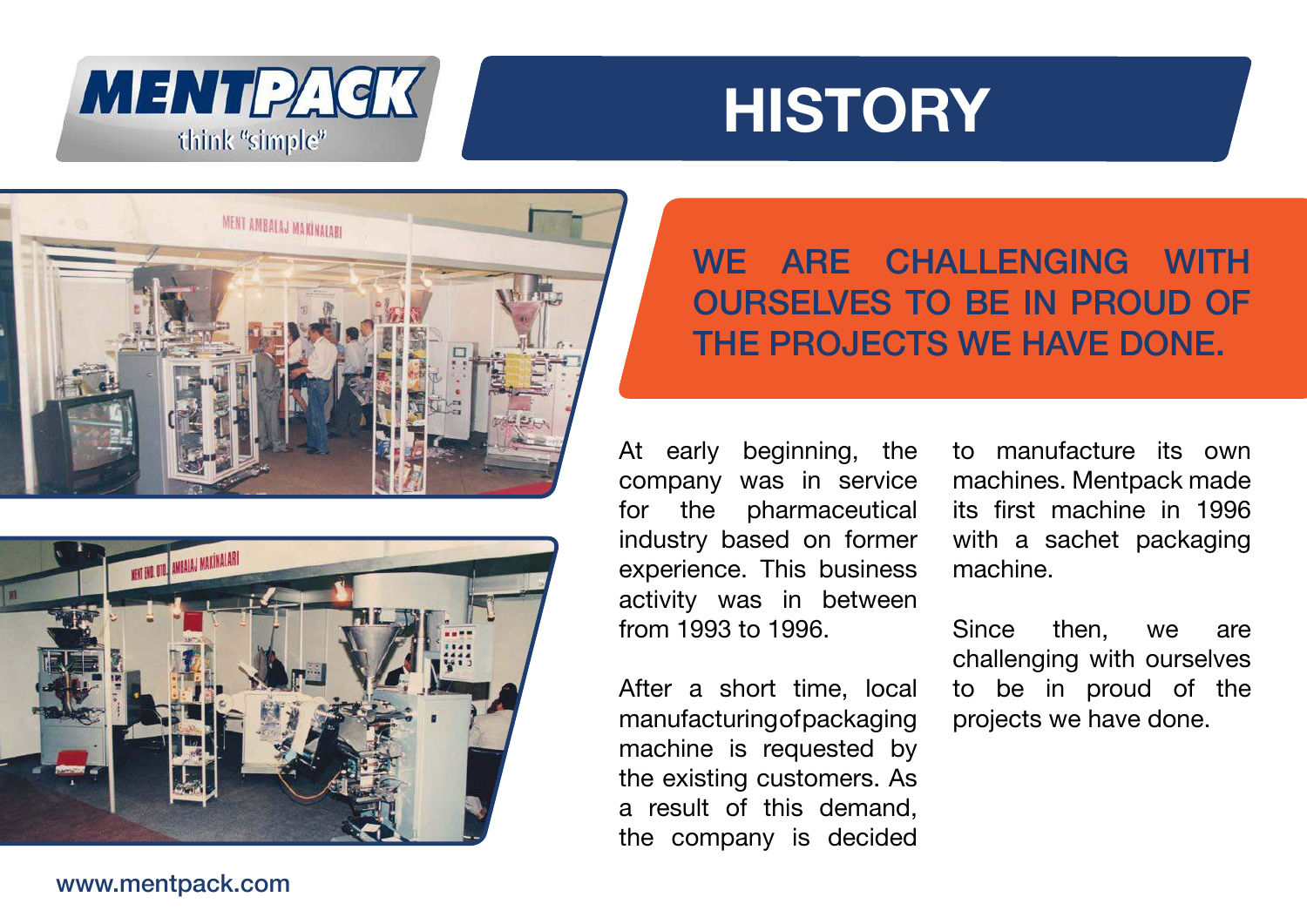

### **MILESTONES**

| 1996                                                                                                                                                |                                                |                                                         | 1997                                                                            |                                                             | 1998 | 1999                                                                    |  |
|-----------------------------------------------------------------------------------------------------------------------------------------------------|------------------------------------------------|---------------------------------------------------------|---------------------------------------------------------------------------------|-------------------------------------------------------------|------|-------------------------------------------------------------------------|--|
| Ment Makina Itd. co.<br>is established<br>in 60 sqm in<br>Istanbul, Turkey                                                                          | Sachet packaging<br>machine is<br>manufactured |                                                         | Vertical form fill<br>& seal packaging<br>machine is<br>manufactured            | Company<br>location is<br>moved to 340<br>sqm workshop      |      | First liquid pump for<br>sachet packaging<br>machine is<br>manufactured |  |
|                                                                                                                                                     | 2011                                           |                                                         | 2003                                                                            |                                                             | 2000 |                                                                         |  |
| Mini-Series packaging<br>machines are announced<br>in Tuyap Ambalaj<br>Exhibition, Istanbul                                                         |                                                | Company<br>location is moved<br>to 1000 sqm<br>workshop | <b>Teastick</b><br>packaging<br>machine is<br>manufactured                      | <b>Stickpack</b><br>packaging<br>machine is<br>manufactured |      |                                                                         |  |
| 2016                                                                                                                                                |                                                |                                                         | 2018                                                                            |                                                             |      |                                                                         |  |
| Ment Makina Itd. co.<br><b>Existing</b><br>workshop is<br>became incorporate<br>expanded to<br>to Mentpack Makina<br>A.S. (Corporation)<br>1500 sqm |                                                |                                                         | Mentpack<br>Verpackungmaschinen<br>GmbH is Established in<br>Frankfurt, Germany |                                                             |      |                                                                         |  |
| www.mentpack.com                                                                                                                                    |                                                |                                                         |                                                                                 |                                                             |      |                                                                         |  |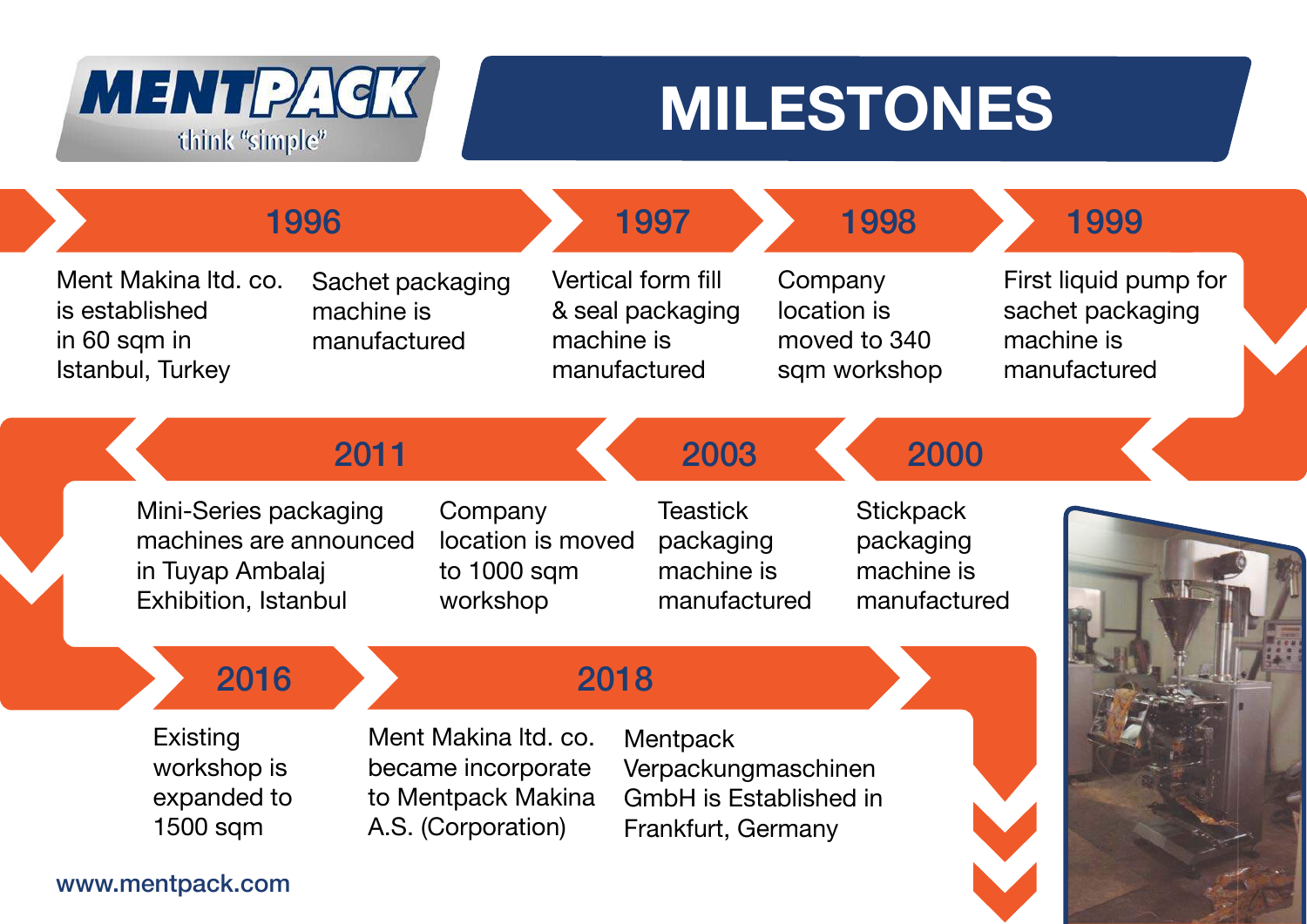

"Made in Germany" manufactured machines are in the market

Design office established in Gießen, Germany

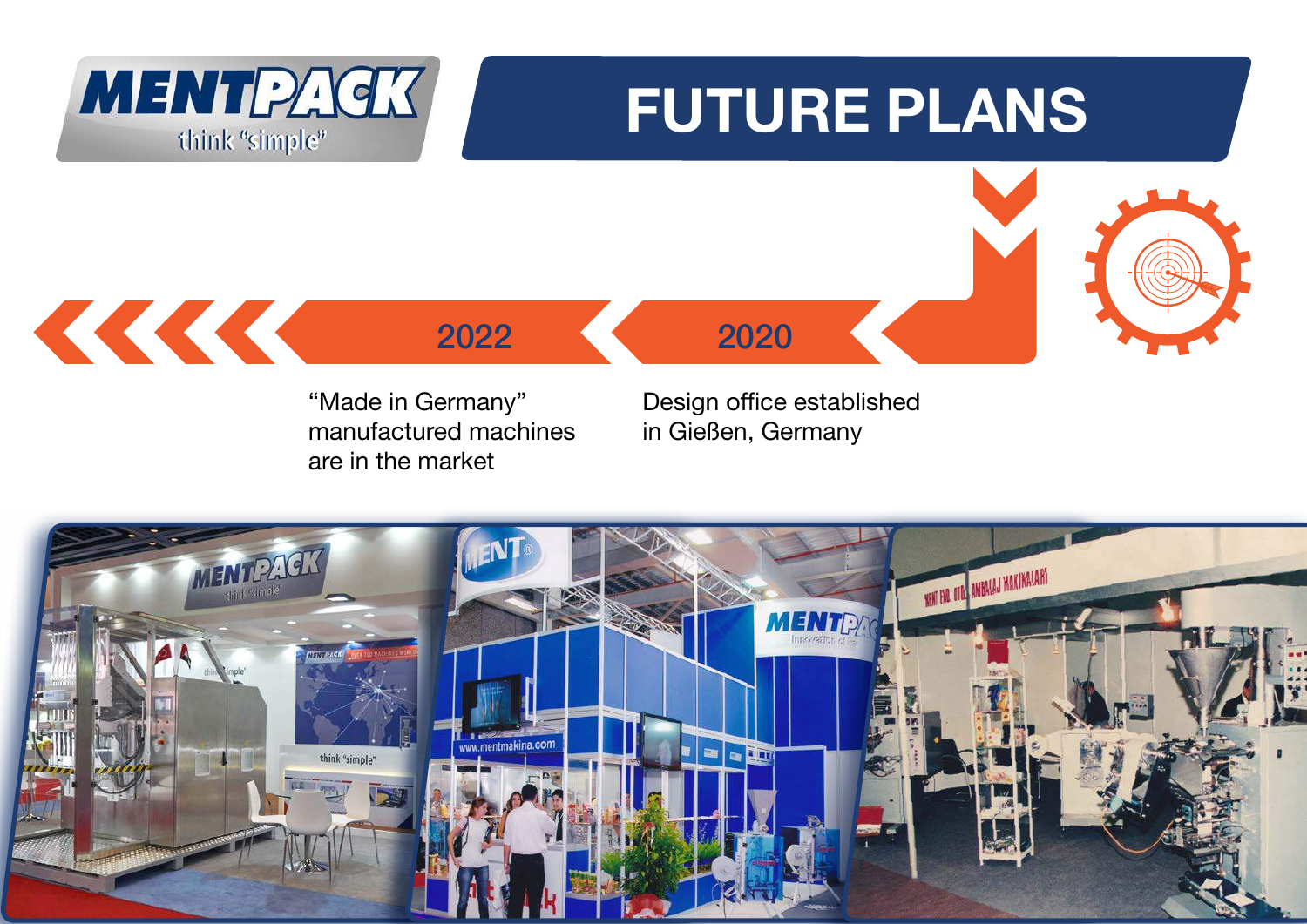

### BEST CONFIGURATION FOR YOUR NEEDS.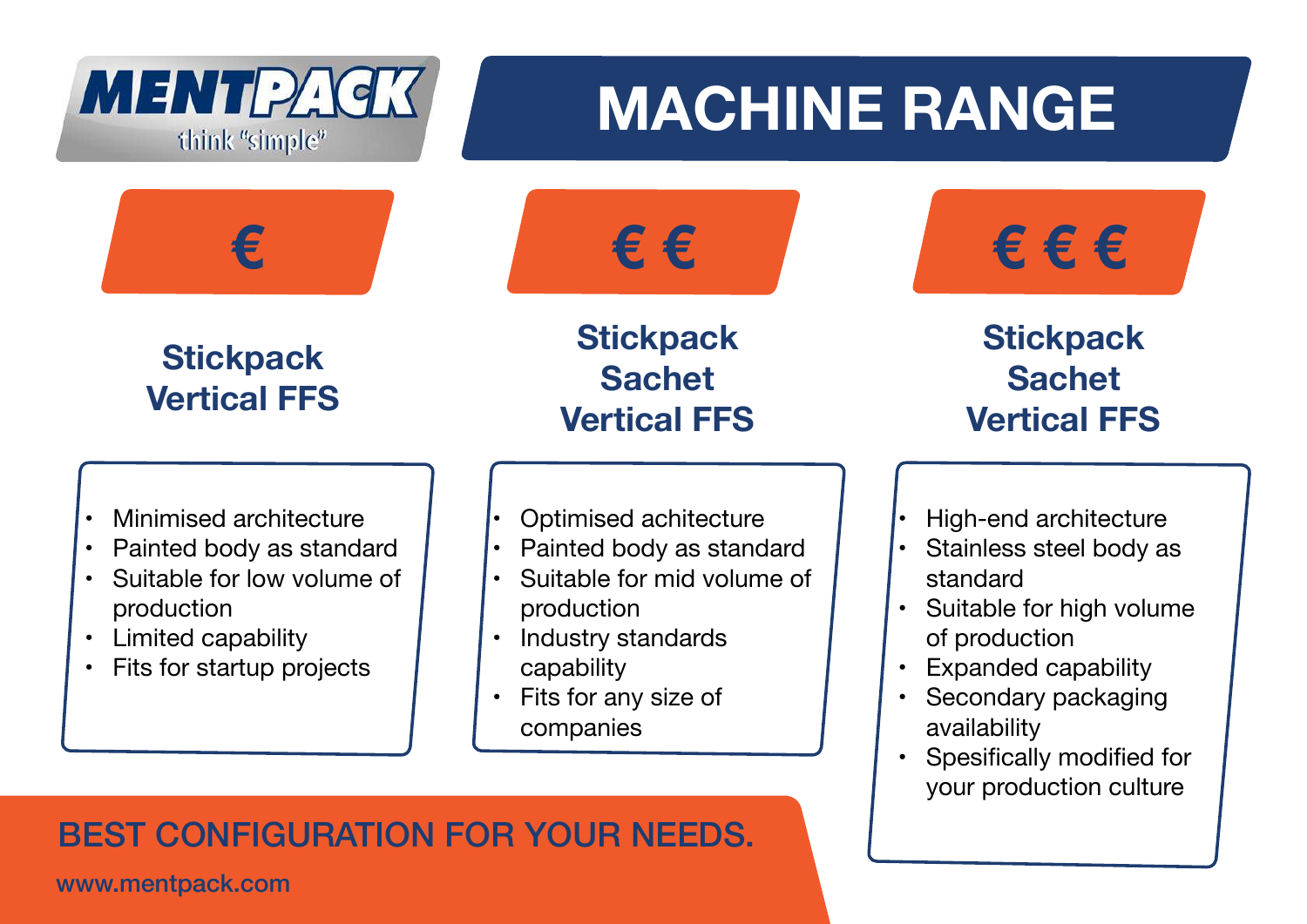MENTPAGK think "simple"

# **SCOPE OF PRODUCTS**

"WE HAVE RE-DESIGNED ARTISTICK FOR MORE DURABILITY AND MORE EFFICIENCY BY INCREASING THE SPEED."

### Area of activity

Mainly focused on the following industries; dairy, beverage, confectionary, industrial kits, snacks and cereals, cosmetics, pharmaceuticals, pet foods, nutrition, coffee and creamer, olive oil, dry yeast, nuts, legumes, detergents, spices, food supplements, tea, ice pop, salad dressings, sauces, sanitizer, soup mix, alcohol swab, refreshing towel.

### Mini-series packaging machines

Since Tuyap 2011 we have launched our new series "Artistick" as an option for the start-up companies, trial products and low volume of production needed companies.

After several years, we have seen the gap between our Artistick series and standard models. Then we have re-designed Artistick for more durability and more efficiency by increasing the speed.

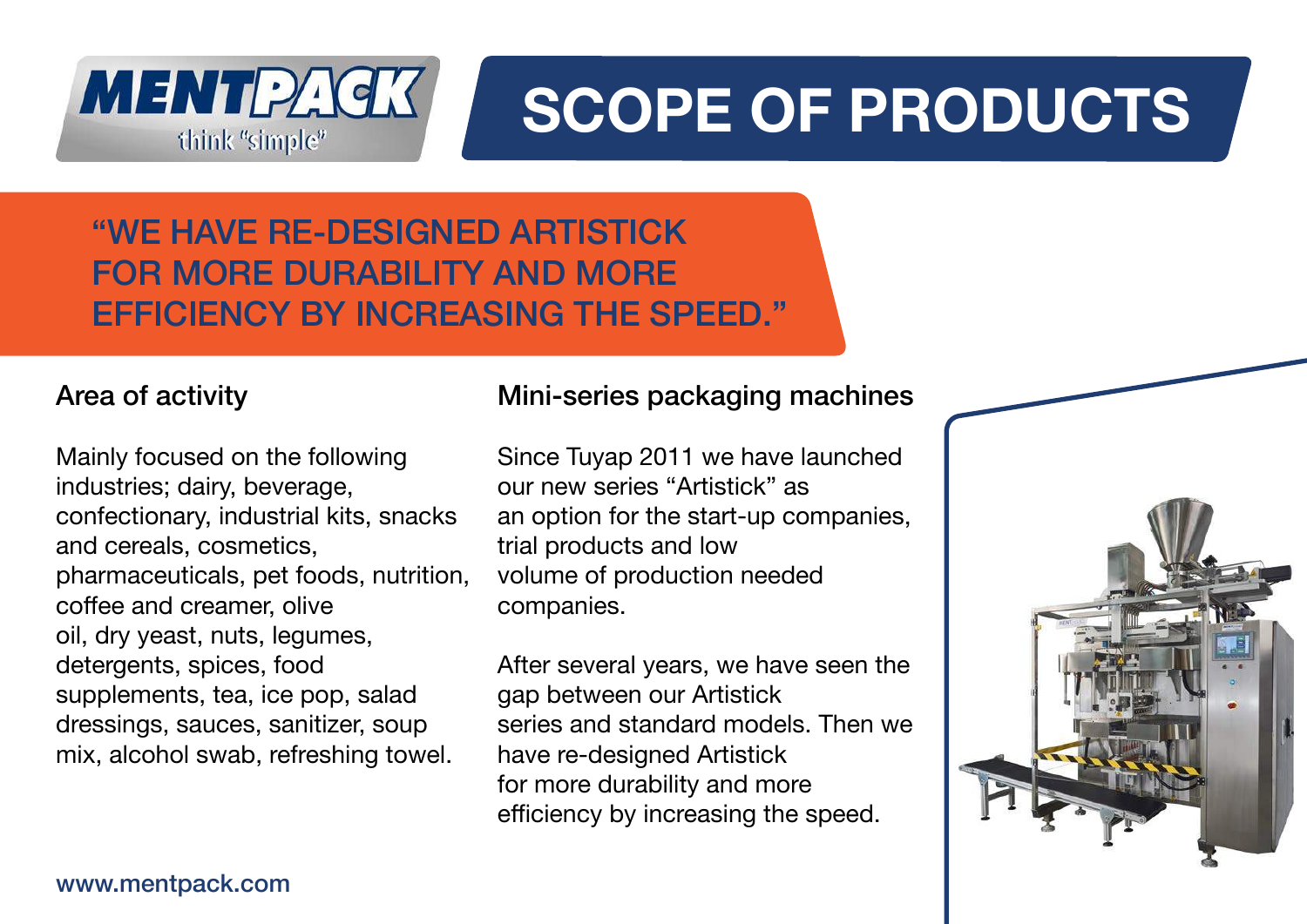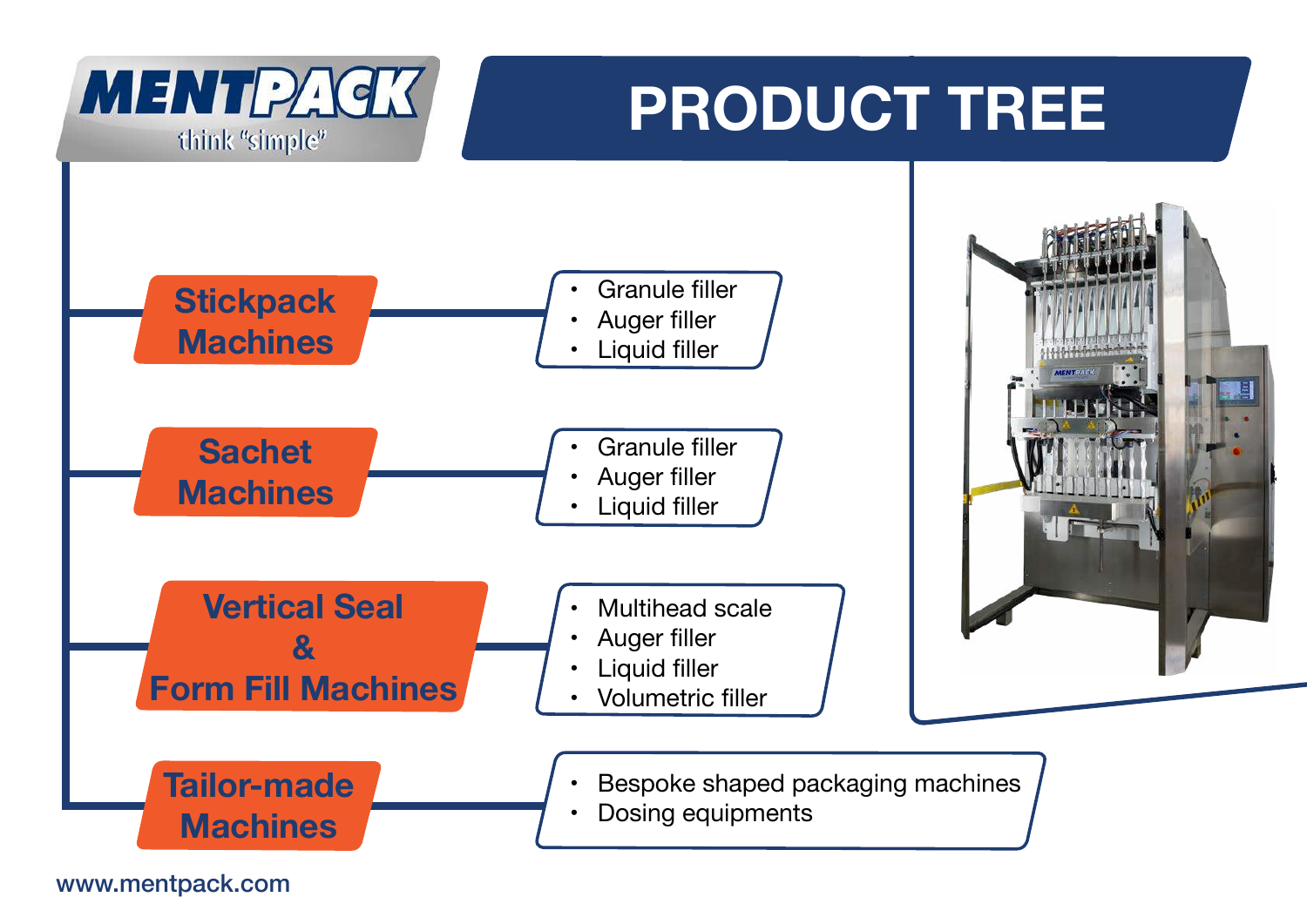## **R&D - DESIGN RULES**

- Continuous research and development
- Keeping the simplicity without compromising on performance
- Durable architecture

**MENTP** 

think "simple"

- Out of the usual design for easier to use in operation
- Proven components choosing since design process
- Continuous interaction with customers and operation responsible
- Focusing on customer needs rather than conventional methods
- Taking into account of each team member's opinion to improve every single detail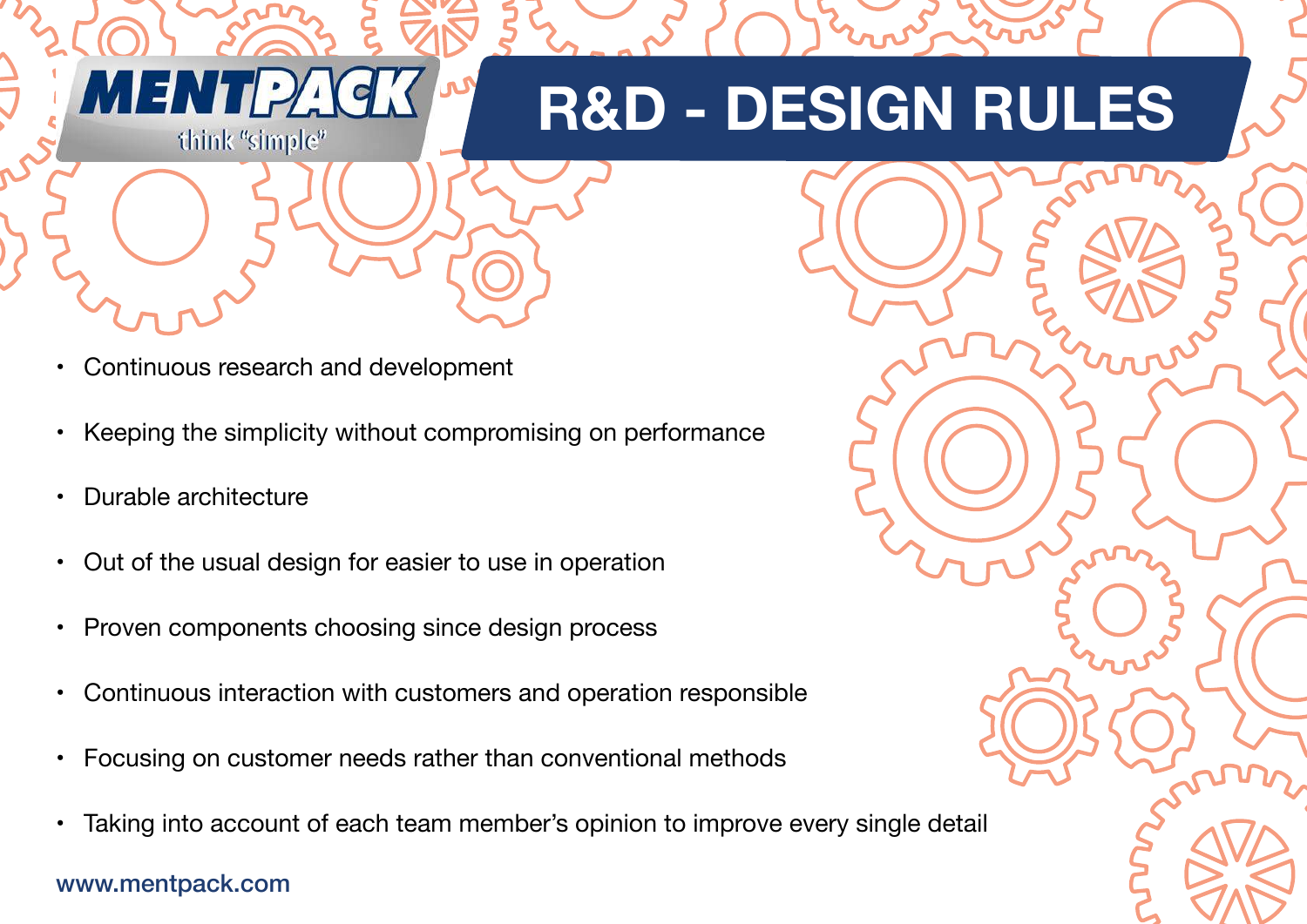

## **SALES & AFTERSALES**

"WE ARE NOT JUST SELLING OUR PRODUCTS. WE ARE WORKING FOR YOUR PROJECTS AS IT'S OURS."



Our main objective is to be with you until your project has been successfully done.



Instead of slow progress of sales, we response in 24 hours and do not force to keep conventional communication methods in sales process.

Guaranteed supply of mechanical spare parts for 10 years back by knowing importance of technical archiving.



We definitely know the importance and value of time. This is the reason that our service team is available 7/24.



The machines are equipped with Industrial VPN connection via Internet for fastest diagnose of unexpected problems.